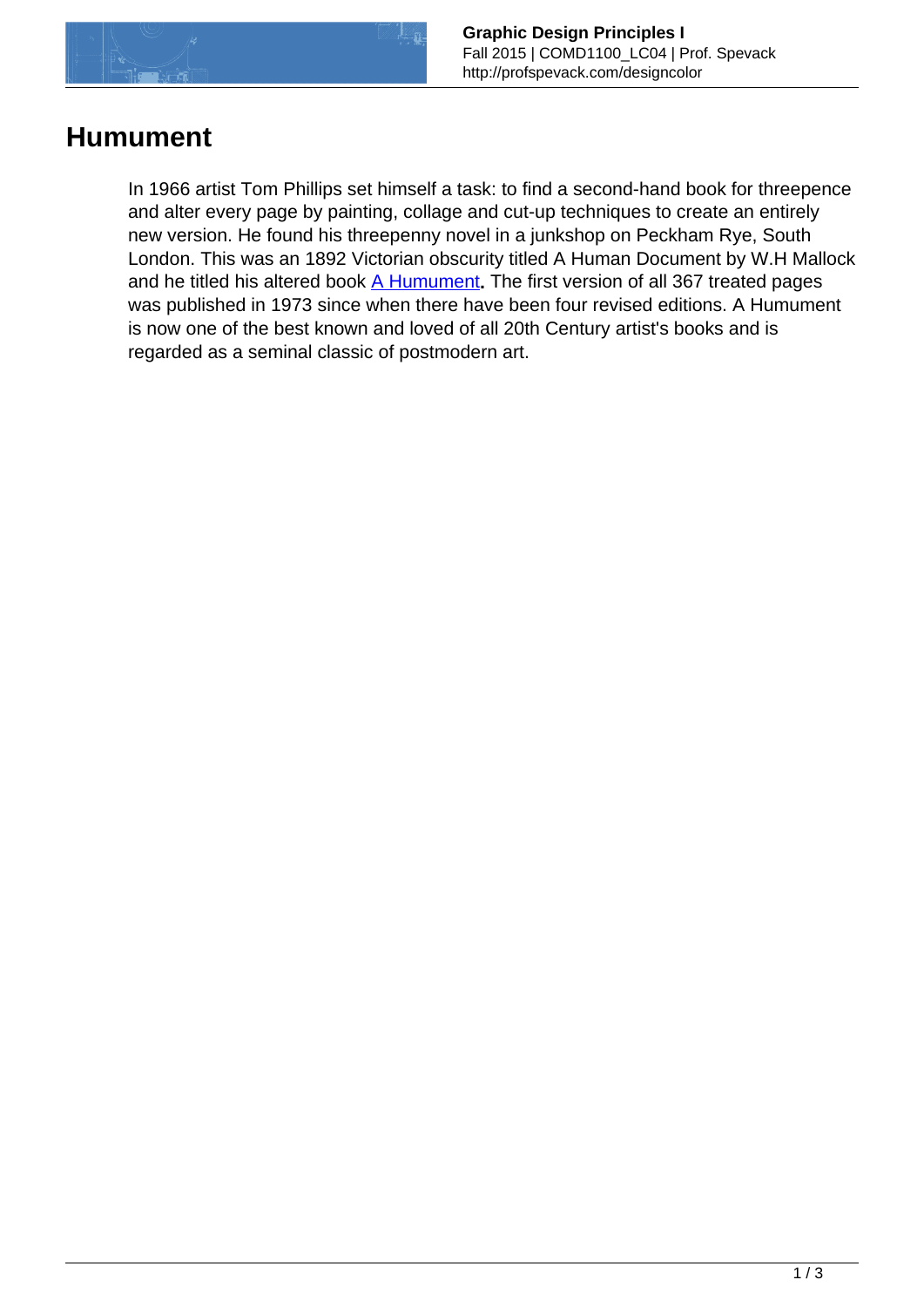



## **Create a HUMUMENT using a text of your choice.**

Using painting, collage, drawing, and cut-up techniques you will create an entirely new written and visual document that will encompass the tenants of design and explore the variety of ways we see, hear, speak, touch, and understand the world. Your humument will be a record of the principles and elements that you have learned in this Learning Community.

## **Process:**